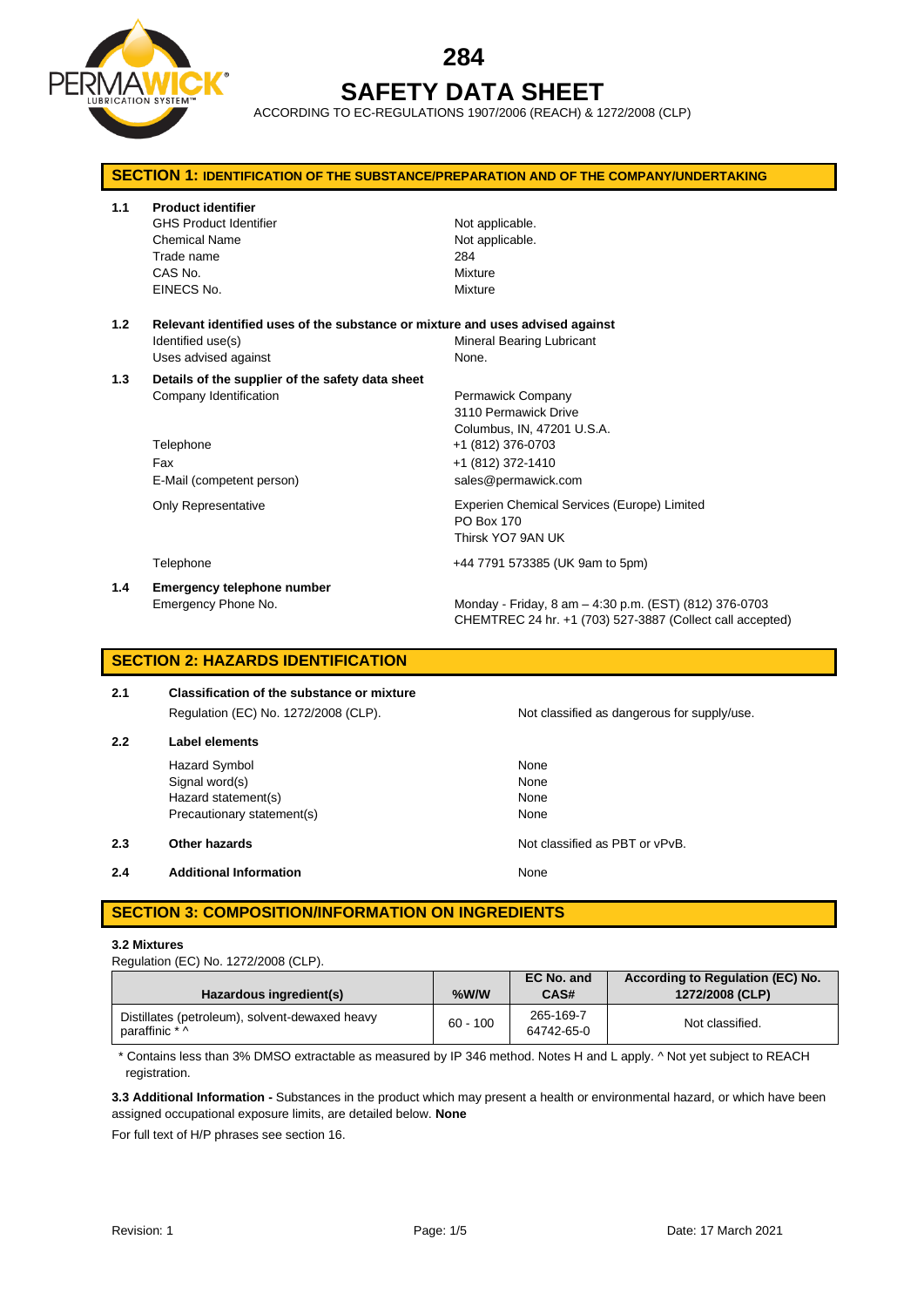

# **SECTION 4: FIRST AID MEASURES**

| 4.1 | Description of first aid measures                                             |                                                                                            |
|-----|-------------------------------------------------------------------------------|--------------------------------------------------------------------------------------------|
|     | Inhalation                                                                    | Unlikely to be required but if necessary treat symptomatically.                            |
|     | Skin Contact                                                                  | Wash affected skin with soap and water.                                                    |
|     | Eye Contact                                                                   | Eyes should be washed with plenty of water. If symptoms occur<br>obtain medical attention. |
|     | Ingestion                                                                     | Unlikely to be required but if necessary treat symptomatically.                            |
| 4.2 | Most important symptoms and effects, both<br>acute and delayed                | None                                                                                       |
| 4.3 | Indication of the immediate medical attention<br>and special treatment needed | None                                                                                       |
|     |                                                                               |                                                                                            |

## **SECTION 5: FIRE-FIGHTING MEASURES**

- **5.1 Extinguishing media** -Suitable Extinguishing Media Extinguish with waterspray, dry chemical, sand or carbon dioxide. -Unsuitable Extinguishing Media None anticipated. **5.2 Special hazards arising from the substance or** 
	- This product may give rise to hazardous fumes in a fire.
- **mixture**
- 

**5.3 Advice for fire-fighters A self** contained breathing apparatus and suitable protective clothing should be worn in fire conditions.

## **SECTION 6: ACCIDENTAL RELEASE MEASURES**

| 6.1 | Personal precautions, protective equipment<br>and emergency procedures | Avoid skin contact. Avoid contact with eyes.                                                                                                       |
|-----|------------------------------------------------------------------------|----------------------------------------------------------------------------------------------------------------------------------------------------|
| 6.2 | <b>Environmental precautions</b>                                       | Use appropriate container to avoid environmental contamination.                                                                                    |
| 6.3 | Methods and material for containment and<br>cleaning up                | Contain and cover spilled substance with dry sand or earth or<br>other suitable dry material. Transfer to a container for disposal or<br>recovery. |
| 6.4 | Reference to other sections                                            | None                                                                                                                                               |
| 6.5 | <b>Additional Information</b>                                          | None.                                                                                                                                              |

## **SECTION 7: HANDLING AND STORAGE**

**7.1 Precautions for safe handling Avoid skin contact. Avoid contact with eyes. 7.2 Conditions for safe storage, including any incompatibilities**

-Storage Temperature **Store at room temperature.** -Incompatible materials **Strong oxidising agents**.

**7.3 Specific end use(s)** Synthetic Bearing Lubricant

## **SECTION 8: EXPOSURE CONTROLS/PERSONAL PROTECTION**

- **8.1 Control parameters**
- **8.1.1 Occupational Exposure Limits**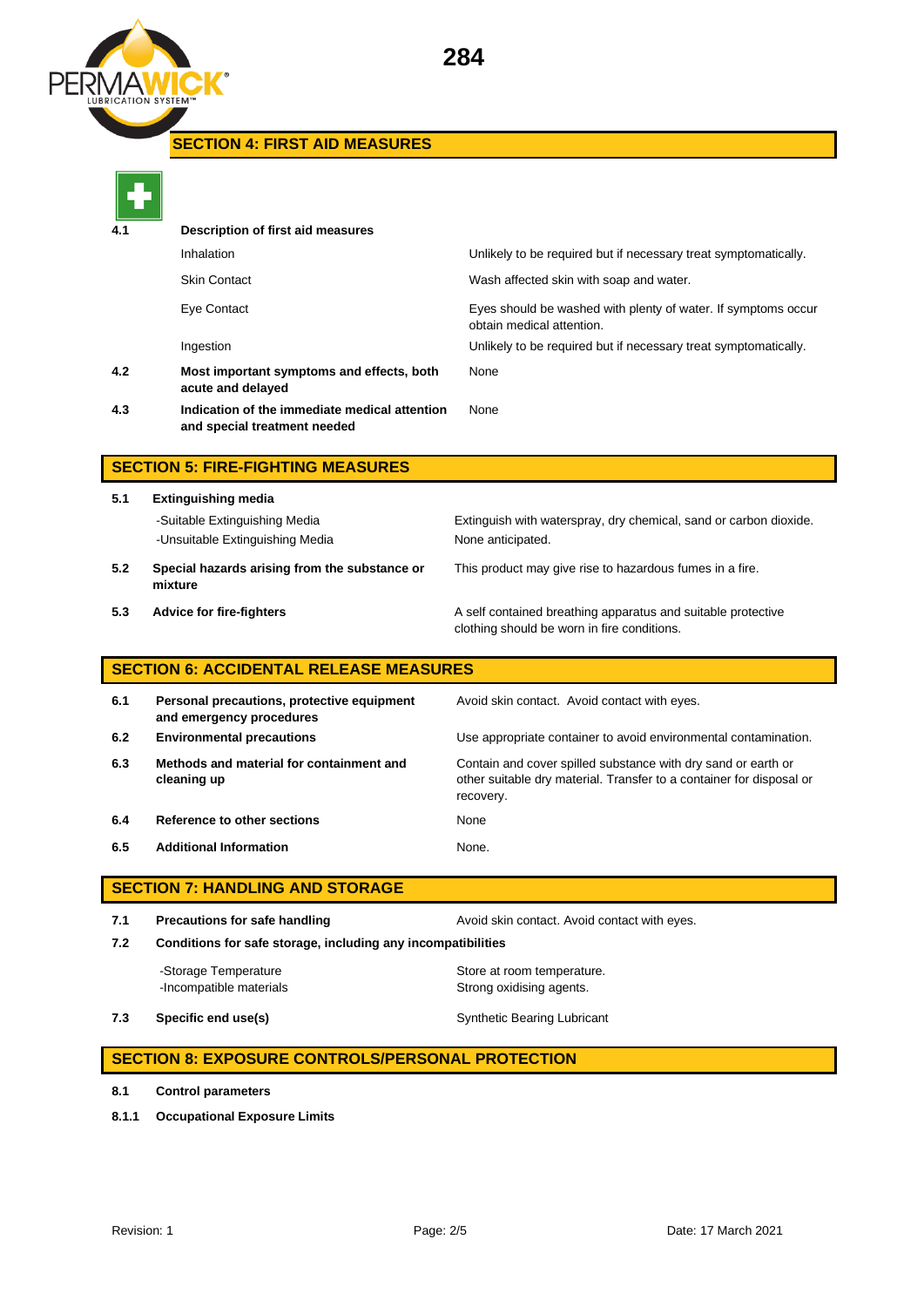**284**



|       |                                          |                   | LTEL (8 hr | LTEL (8 hr                    | <b>STEL</b> | <b>STEL</b>          |       |
|-------|------------------------------------------|-------------------|------------|-------------------------------|-------------|----------------------|-------|
|       | SUBSTANCE.                               | CAS No.           | TWA ppm)   | TWA mg/m <sup>3</sup> )       | (ppm)       | (mg/m <sup>3</sup> ) | Note: |
|       | None known                               |                   |            |                               |             |                      | ----- |
|       |                                          |                   |            |                               |             |                      |       |
|       | Limit value type                         |                   |            |                               |             |                      |       |
|       | (country of origin)                      | <b>SUBSTANCE.</b> | CAS No.    | <b>Biological limit value</b> |             | Note:                |       |
|       | None known                               | -----             | -----      | -----                         |             | -----                |       |
| 8.1.2 | Recommended monitoring method            |                   |            | Not available                 |             |                      |       |
| 8.2   | <b>Exposure controls</b>                 |                   |            |                               |             |                      |       |
| 8.2.1 | Appropriate engineering controls         |                   |            | Not normally required.        |             |                      |       |
| 8.2.2 | Personal protection equipment            |                   |            |                               |             |                      |       |
|       | Eye/face protection                      |                   |            | Safety spectacles.            |             |                      |       |
|       |                                          |                   |            |                               |             |                      |       |
|       | Skin protection (Hand protection/ Other) |                   |            | Not normally required.        |             |                      |       |
|       |                                          |                   |            |                               |             |                      |       |
|       | Respiratory protection                   |                   |            | Not normally required.        |             |                      |       |
|       |                                          |                   |            |                               |             |                      |       |
|       | Thermal hazards                          |                   |            | Not normally required.        |             |                      |       |
| 8.2.3 | <b>Environmental Exposure Controls</b>   |                   |            | Not normally required.        |             |                      |       |
|       |                                          |                   |            |                               |             |                      |       |

# **SECTION 9: PHYSICAL AND CHEMICAL PROPERTIES**

## **9.1 Information on basic physical and chemical properties**

|     | Appearance                                                 | Liquid                  |
|-----|------------------------------------------------------------|-------------------------|
|     | Colour.                                                    | Amber.                  |
|     | Odour                                                      | Fuel oil-like.          |
|     | Odour threshold (ppm)                                      | Not available           |
|     | pH (Value)                                                 | Not available           |
|     | Melting point $(^{\circ}C)$ / Freezing point $(^{\circ}C)$ | Not available           |
|     | Boiling point/boiling range (°C):                          | Not available           |
|     | Flash point (°C)                                           | 213 [Clevland Open cup] |
|     | Evaporation rate                                           | Not available           |
|     | Flammability (solid, gas)                                  | Not available           |
|     | Explosive limit ranges                                     | Not available           |
|     | Vapour pressure (Pascal)                                   | Not available           |
|     | Vapour density (Air=1)                                     | Not available           |
|     | Density (g/ml)                                             | 0.87                    |
|     | Solubility (Water)                                         | Negligible.             |
|     | Solubility (Other)                                         | Not available           |
|     | Partition coefficient (n-Octanol/water)                    | Not available           |
|     | Auto ignition point (°C)                                   | Not available           |
|     | Decomposition temperature (°C)                             | Not available           |
|     | Kinematic Viscosity (cSt) @ 40°C                           | 79                      |
|     | Explosive properties                                       | Not explosive.          |
|     | Oxidising properties                                       | Not oxidising.          |
| 9.2 | <b>Other information</b>                                   | Not available.          |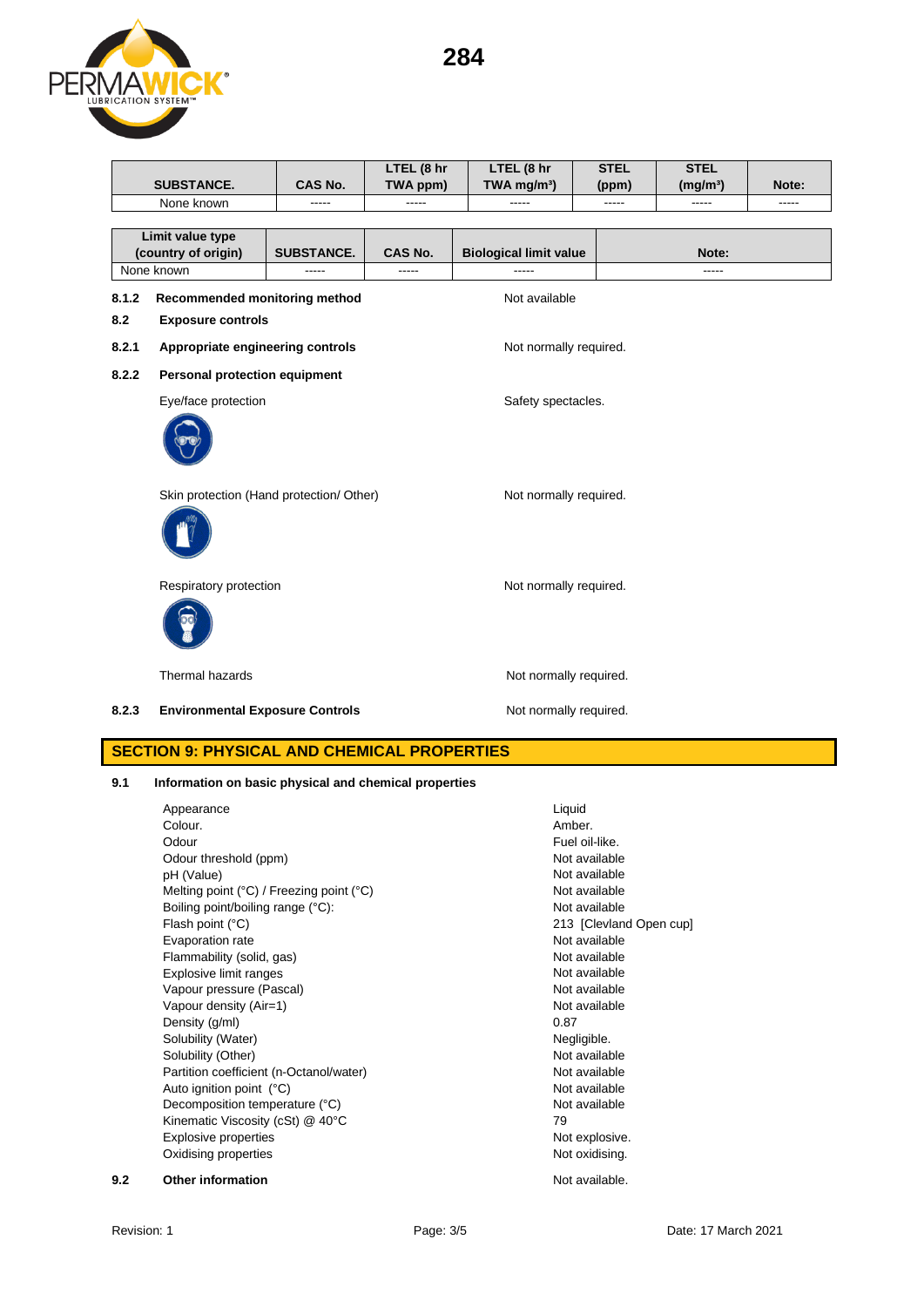

## **SECTION 10: STABILITY AND REACTIVITY**

- 
- **10.2 Chemical stability** Stable.
- **10.3 Possibility of hazardous reactions** None anticipated.
- **10.4 Conditions to avoid** None
- **10.5 Incompatible materials** Oxidizers
- 

### **SECTION 11: TOXICOLOGICAL INFORMATION**

**11.1 Information on toxicological effects**

#### **11.1.1 Substances**

Not applicable

#### **11.1.2 Mixtures - By analogy with similar materials:**

| Acute toxicity                    | Not to be expected.  |
|-----------------------------------|----------------------|
| Skin corrosion/irritation         | Unlikely to cause sk |
| Serious eye damage/irritation     | Unlikely to cause ey |
| Respiratory or skin sensitization | Not to be expected.  |
| Germ cell mutagenicity            | Not to be expected.  |
| Carcinogenicity                   | Not to be expected.  |
| Reproductive toxicity             | Not to be expected.  |
| STOT - single exposure            | Not to be expected.  |
| STOT - repeated exposure          | Not to be expected.  |
| Aspiration hazard                 | Not to be expected.  |

**10.1 Reactivity 10.1 Reactivity Stable under normal conditions. 10.6 Hazardous Decomposition Product(s)** Carbon monoxide, Carbon dioxide, Nitrogen, phosphorous oxides

> Not to be expected. Unlikely to cause skin irritation. Unlikely to cause eye irritation. Not to be expected. Not to be expected. Not to be expected. Not to be expected. Not to be expected. Not to be expected.

#### **11.1.3 Substances in preparations / mixtures**

Distillates (petroleum), solvent-dewaxed heavy paraffinic (CAS No. 64742-65-0)

Acute toxicity  $LD50 > 5000$  mg/kg (rat)  $LC50 = 2.18$  mg/l (4 hour(s)) (rat) LD50 > 2000 mg/kg (rabbit) Skin corrosion/irritation Non-irritant.

Serious eye damage/irritation Non-irritant. Respiratory or skin sensitization It is not a skin sensitiser. Germ cell mutagenicity **Negative** Negative Carcinogenicity **Negative** Negative Reproductive toxicity Not to be expected. STOT - single exposure Not to be expected. STOT - repeated exposure Not to be expected. Aspiration hazard Not applicable

**11.2 Other information None known.** 

## **SECTION 12: ECOLOGICAL INFORMATION**

#### **12.1 Toxicity**

**Substances in preparations / mixtures**

|                                      | Distillates (petroleum), solvent-dewaxed heavy paraffinic (CAS No. 64742-65-0)                                                                              |                                                                                                                                                                                                       |  |
|--------------------------------------|-------------------------------------------------------------------------------------------------------------------------------------------------------------|-------------------------------------------------------------------------------------------------------------------------------------------------------------------------------------------------------|--|
| Acute toxicity                       |                                                                                                                                                             | $NOEL > 100$ mg/l (96 hour) (P. promelas)<br>NOEL > 10,000 mg/l (96 hour) (G. pulex)                                                                                                                  |  |
|                                      | Long Term                                                                                                                                                   | $NOEL > 100$ mg/l (72 hour) (P. subcapitata)<br>$NOEL = 10$ mg/l (21 days) (D. magna)                                                                                                                 |  |
| 12.2<br>12.3<br>12.4<br>12.5<br>12.6 | Persistence and degradability<br><b>Bioaccumulative potential</b><br>Mobility in soil<br><b>Results of PBT and vPvB assessment</b><br>Other adverse effects | There is evidence of degredation in soil and water.<br>The substance has low potential for bioaccumulation.<br>The product has low mobility in soil.<br>Not classified as PBT or vPvB.<br>None known. |  |